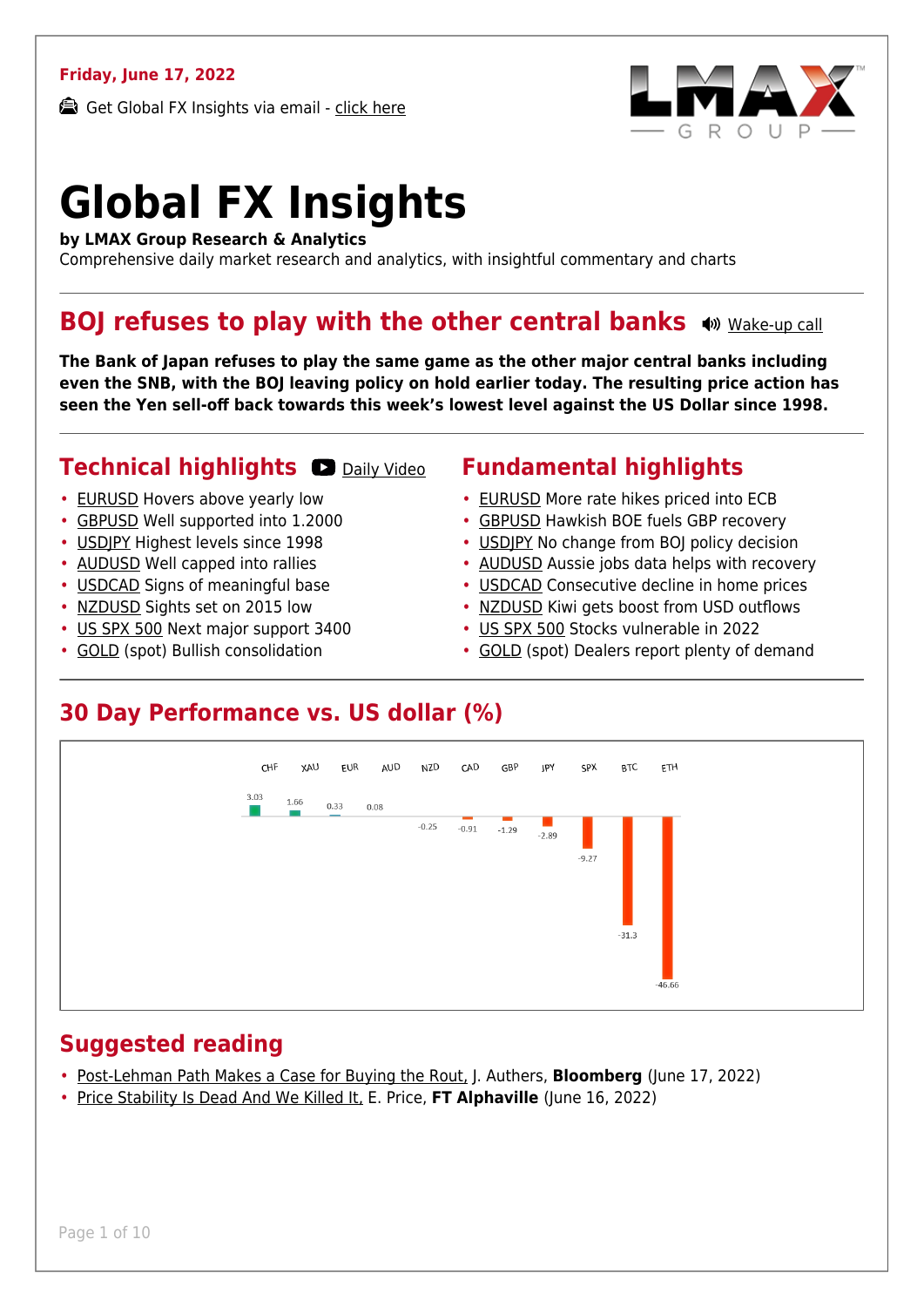### <span id="page-1-0"></span>**EURUSD – technical overview**

**The market has come under intense pressure** in recent weeks, with setbacks accelerating to retest the multi-year low from 2017. A clear break below 1.0300 now sets up the next downside extension towards parity. At the same time, technical studies have been in the process of unwinding from oversold. But back above 1.1000 would be required at a minimum to take the immediate pressure off the downside.



- **R2 1.0643** 10 June high Strong
- **R1 1.0602** 16 June high Medium
- **S1 1.0359** 15 June low- Medium
- **S2 1.0350**  13 May/**2022 low** Strong

## <span id="page-1-1"></span>**EURUSD – fundamental overview**

**The FX market is anticipating the ECB will be dragged** into faster tightening in light of aggressive moves at other central banks. Traders are now pricing 190 bps of higher rates by year end, up from 140 bps pre-ECB meeting. The ECB has also announced intentions to mitigate fragmentation risk with a new bondbuying tool. Key standouts on today's calendar come from, Eurozone inflation, Canada producer prices, a Fed Chair Powell speech, and US industrial production.

## **EURUSD - Technical charts in detail**

### [Watch now](https://youtu.be/1s_gNAwnbnA)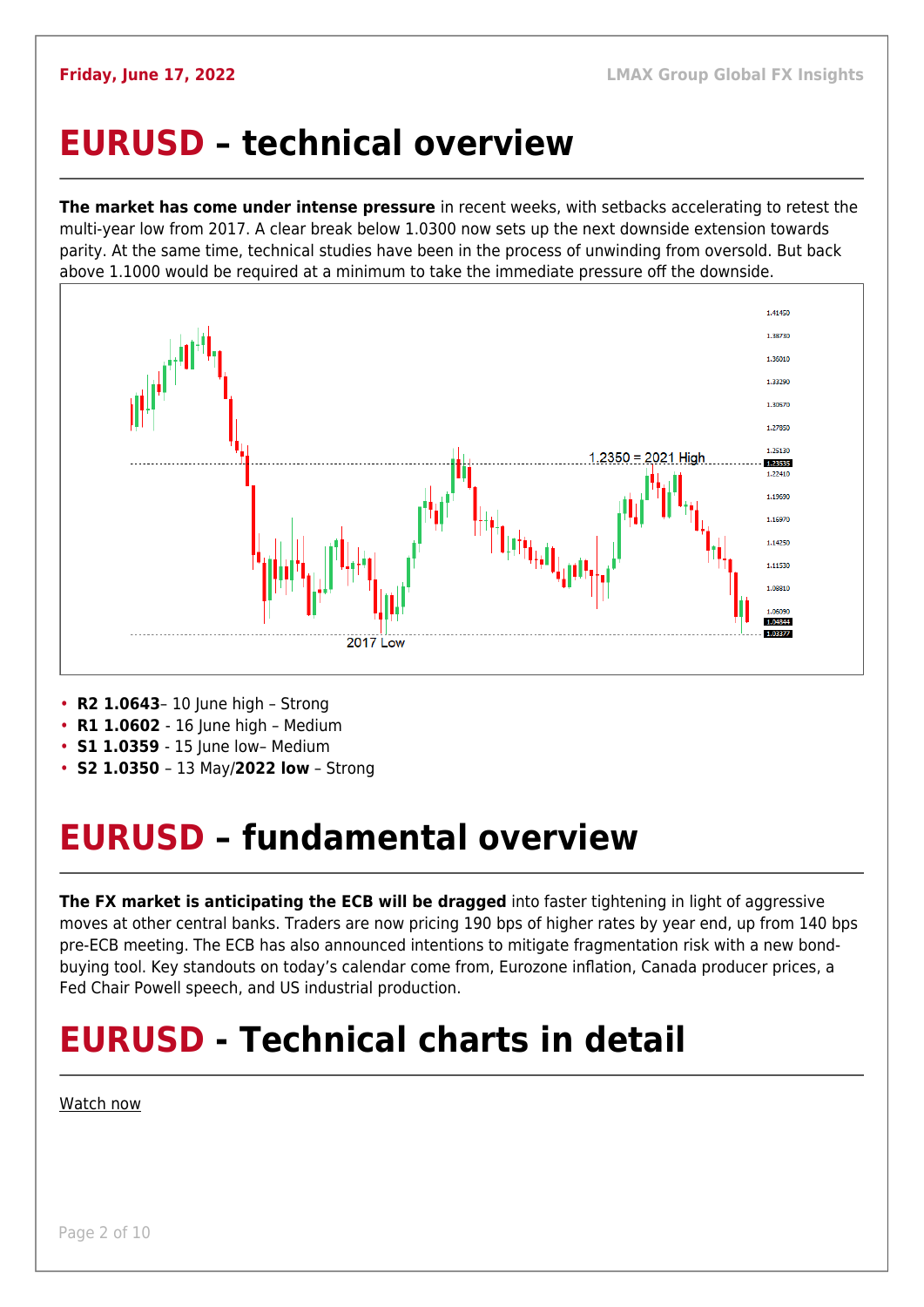### <span id="page-2-0"></span>**GBPUSD – technical overview**

**The market continues to be exceptionally well supported on dips** down into the 1.2000 area, with the latest setback once again holding up around the barrier. Overall, the daily trend remains bearish, though there are signs of the market wanting to put in a meaningful bottom ahead of the next major upside extension. Look for a clear break back above 1.2700 to strengthen this outlook. A monthly close below 1.2000 would force a rethink of the outlook.



- **R2 1.2518** 10 June high Medium
- **R1 1.2407** 16 June high Medium
- **S1 1.2100**  Round number Medium
- **S2 1.1934**  14 June/**2022 low** Strong

### <span id="page-2-1"></span>**GBPUSD – fundamental overview**

**Though the BOE only went with a 25 basis point rate hike**, this in conjunction with some hawkish talk was enough to open the door for relative outperformance in the Pound on Thursday. The Pound had struggled mightily earlier in the week on the back of a wave of horrid data. Key standouts on today's calendar come from, Eurozone inflation, Canada producer prices, a Fed Chair Powell speech, and US industrial production.

[Watch now](https://youtu.be/GxHVYmz0ISI)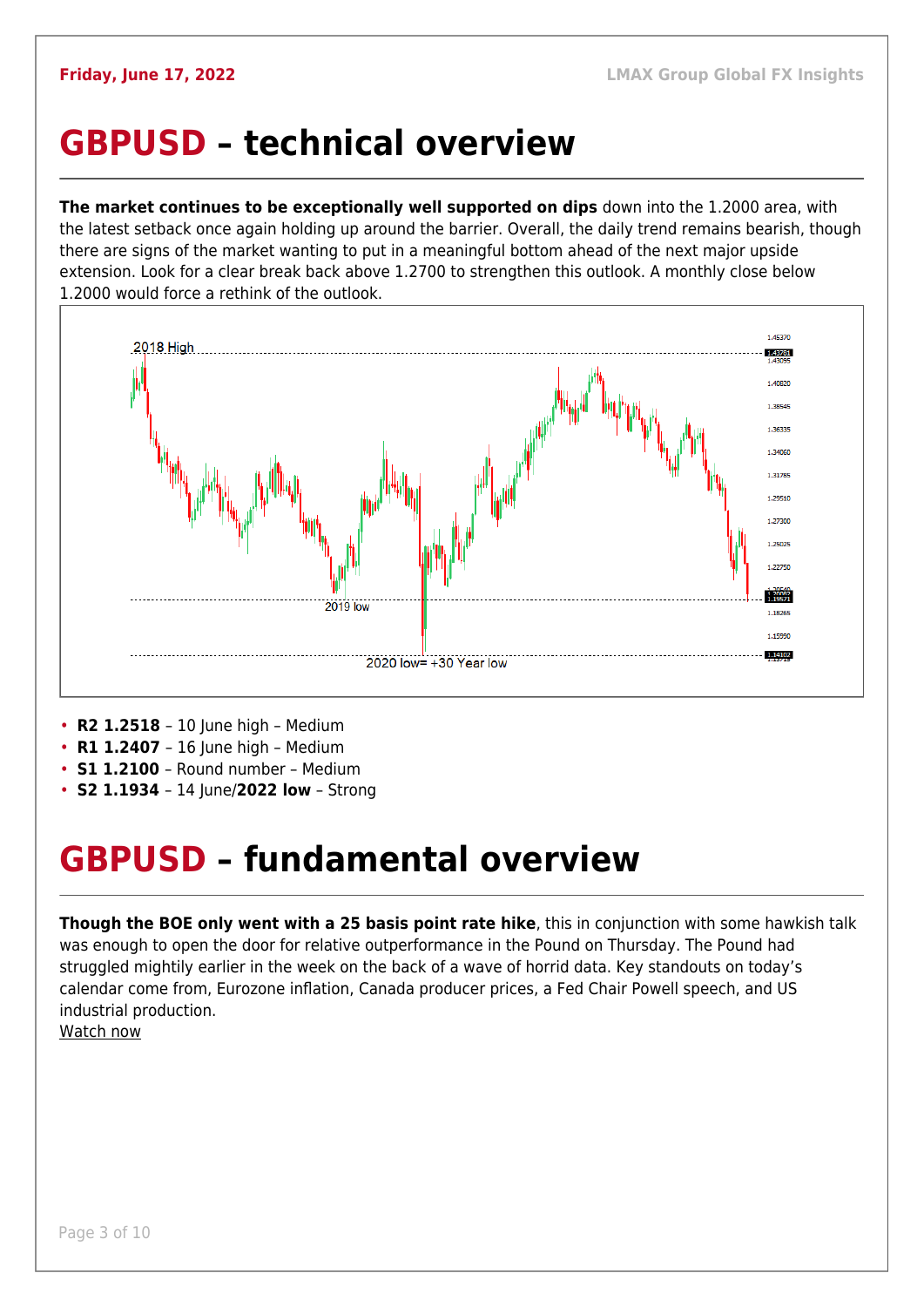## <span id="page-3-0"></span>**USDJPY – technical overview**

**The market has rocketed higher to its highest levels since 1998** after breaking through the 2002 high. Technical studies are however looking stretched, with scope for a sizable consolidation and correction in the weeks ahead. Look for additional upside from here to be limited to the 135.00 area. A break back below 130.00 would take the immediate pressure off the topside.



- **R2 136.00**  Figure Strong
- **R1 135.59**  15 June/**2022 high** Strong
- **S1 131.49** 16 June low Medium
- **S2 129.51**  2 June low Strong

## <span id="page-3-1"></span>**USDJPY – fundamental overview**

**No changes to BOJ policy with the central bank remaining on hold** earlier today. Policy divergence continues to play a strong hand here, with market participants focusing on yield differentials that weigh heavily in the US Dollar's favor. The BOJ is clearly still committed to easy policy despite what's going on with other major central banks and the impact on the Yen, now at its lowest levels against the Buck since 1998. Key standouts on today's calendar come from, Eurozone inflation, Canada producer prices, a Fed Chair Powell speech, and US industrial production. [Watch now](https://youtu.be/5iw8z8kH8EU)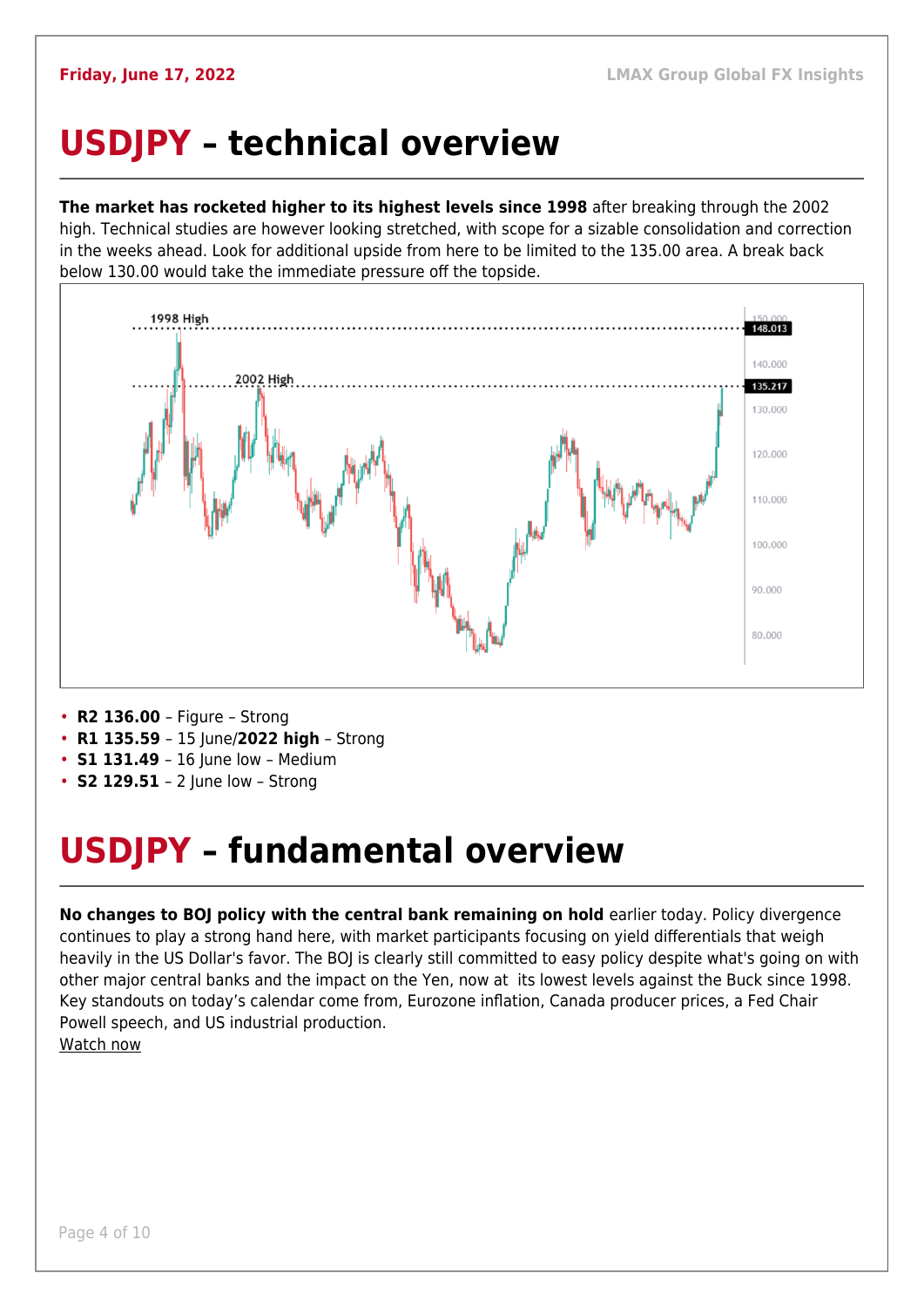### <span id="page-4-0"></span>**AUDUSD – technical overview**

**Overall pressure remains on the downside** and conditions remain quite choppy. A break back above 0.7900 would be required to force a shift in the structure and suggest we are seeing a more significant bullish reversal. Until then, scope exists for a retest and break of the yearly low.



- **R1 0.7198**  9 June high Medium
- **R2 0.7138**  10 June high Medium
- **S1 0.6851** 14 June low Medium
- **S2 0.6829**  12 May/**2022 low** Medium

## <span id="page-4-1"></span>**AUDUSD – fundamental overview**

**The Australian Dollar is trying its best to feel better** into the end of the week, this after a wave of US Dollar selling post Fed decision, and a better round of Aussie data highlighted by employment numbers. Still, how things play out in US equities will ultimately dictate flow. Key standouts on today's calendar come from, Eurozone inflation, Canada producer prices, a Fed Chair Powell speech, and US industrial production.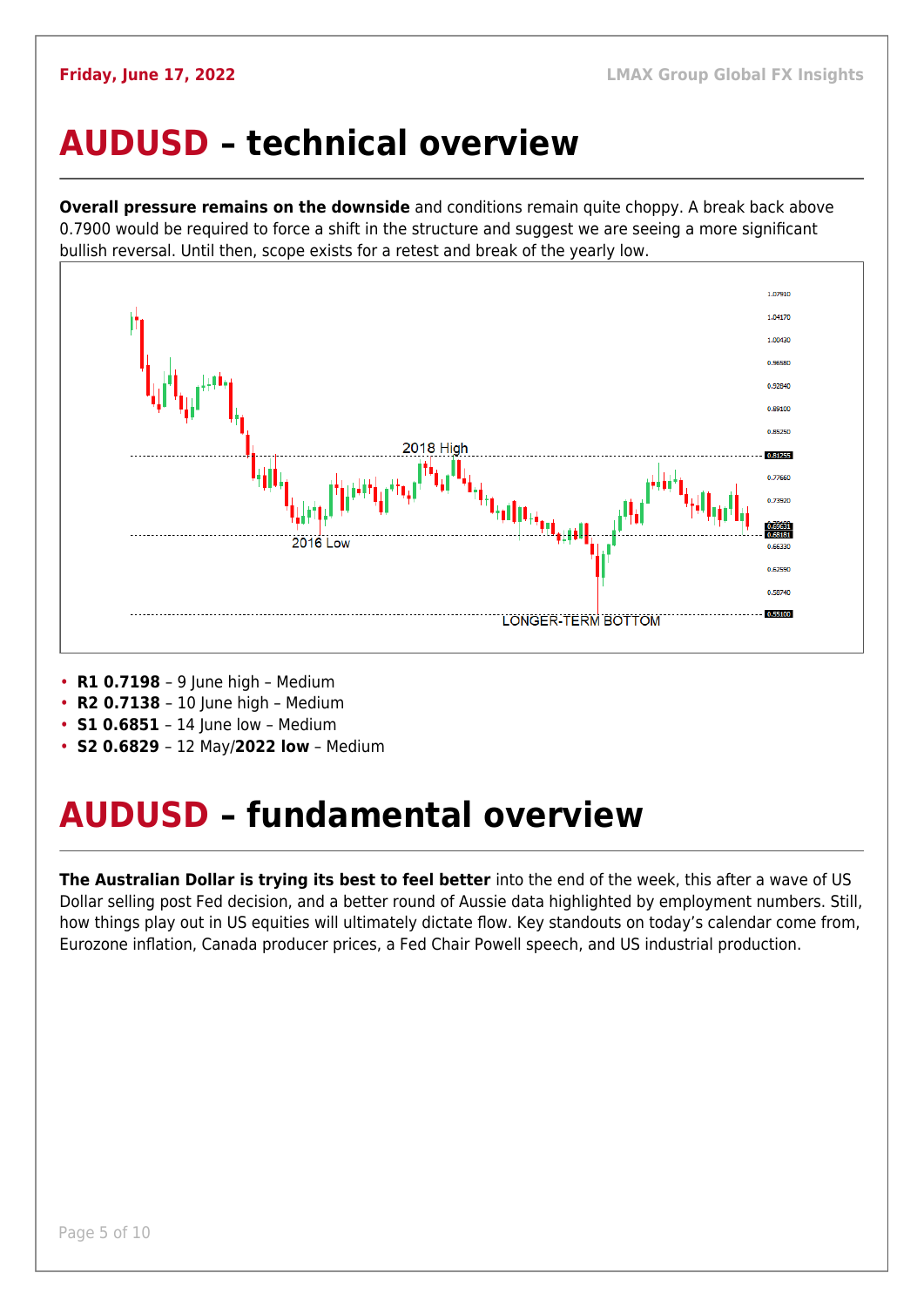### <span id="page-5-0"></span>**USDCAD – technical overview**

### **A recent surge back above 1.3000 signals an end to a period of bearish consolidation** and

suggests the market is in the process of carving out a more significant longer-term base. Next key resistance now comes in up into the 1.3500 area. Setbacks should be very well supported down into the 1.2500 area.



- **R2 1.3077**  12 May/**2022 high** Strong
- **R1 1.2997**  15 June high Medium
- **S1 1.2681**  10 June low Medium
- **S2 1.2518** 8 June low Strong

## <span id="page-5-1"></span>**USDCAD – fundamental overview**

**A second monthly decline in Canadian home prices** has revealed cracks in a massively overleveraged real estate sector. The Canadian Dollar has been under pressure of late on the back of this along with the bigger picture risk off flow. Key standouts on today's calendar come from, Eurozone inflation, Canada producer prices, a Fed Chair Powell speech, and US industrial production.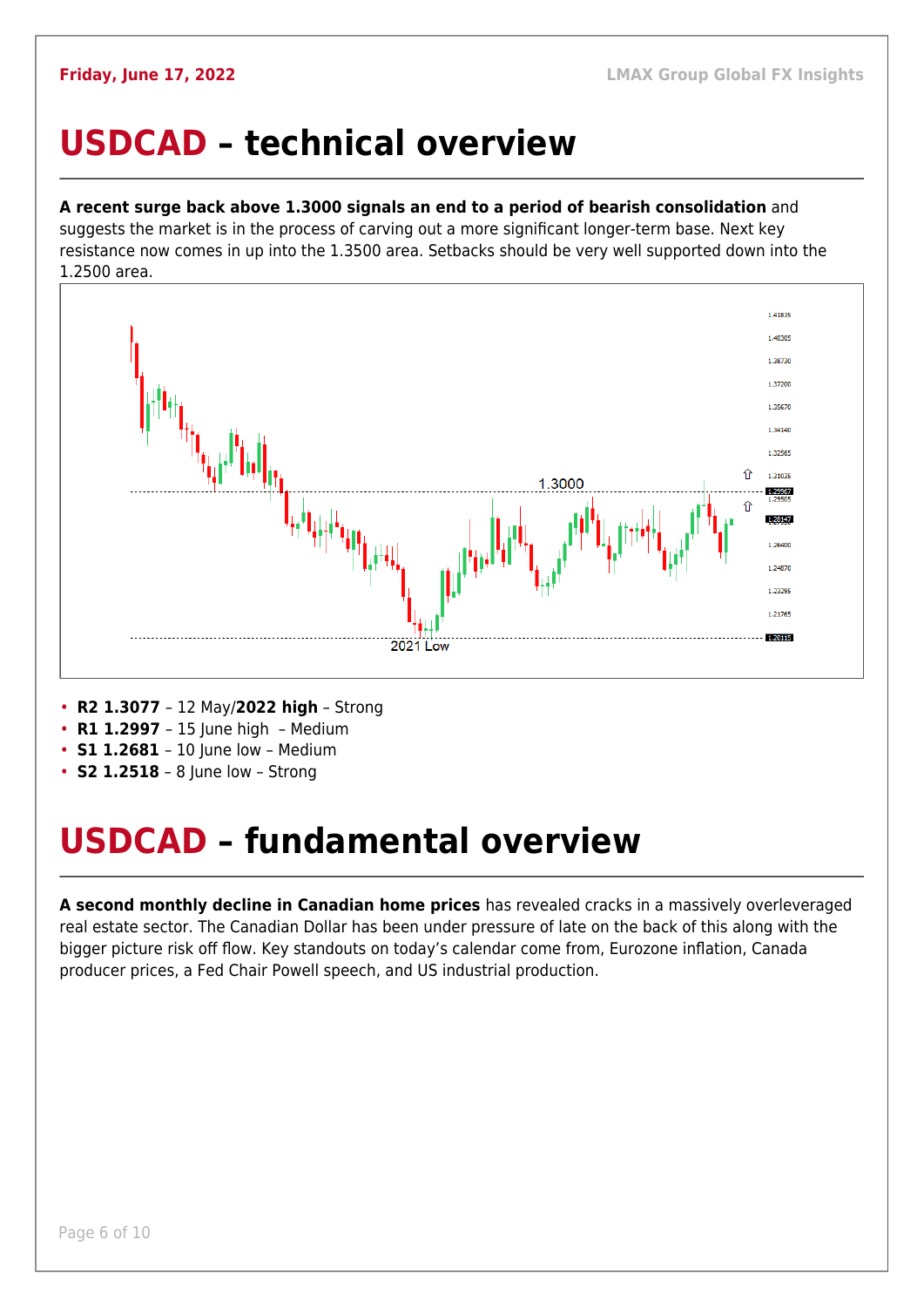## <span id="page-6-0"></span>**NZDUSD – technical overview**

**Overall pressure remains on the downside** and conditions remain quite choppy. A break back above 0.6600 would be required to force a shift in the structure and suggest we are seeing a more significant bullish reversal. Until then, scope exists for fresh yearly lows and a retest of the 2015 low down towards 0.6100.



• **R2 0.6500** – 7 June high – Medium

- **R1 0.6462**  9 June high Medium
- **S1 0.6200** Figure Medium
- **S2 0.6197**  14 June**/2022 low** Strong

## <span id="page-6-1"></span>**NZDUSD – fundamental overview**

**The New Zealand Dollar has been under pressure of late** but has managed to recover out from this week's fresh yearly low against the Buck after a wave of US Dollar selling kicked in post Fed decision. Key standouts on today's calendar come from, Eurozone inflation, Canada producer prices, a Fed Chair Powell speech, and US industrial production.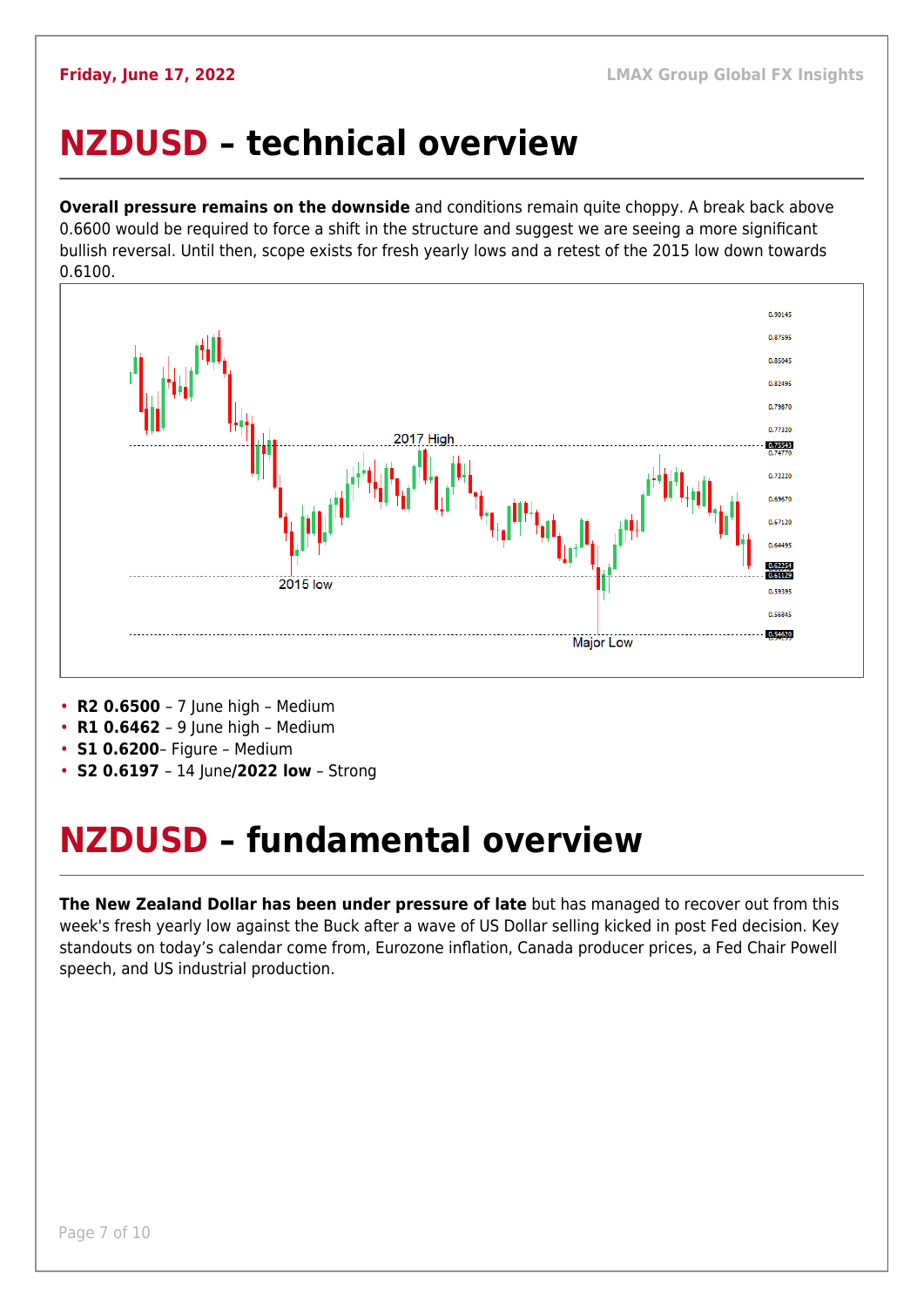### <span id="page-7-0"></span>**US SPX 500 – technical overview**

**Longer-term technical studies are in the process of unwinding** from extended readings off record highs. Look for rallies to be well capped in favor of lower tops and lower lows. Back above 4,206 will be required at a minimum to take the immediate pressure off the downside. Next major support comes in around 3,400.



- **R2 4206**  30 May high Strong
- **R1 4031**  10 June high Medium
- **S1 3700**  Round number Medium
- **S2 3640** 16 June/2022 low Medium

## <span id="page-7-1"></span>**US SPX 500 – fundamental overview**

**With so little room for additional central bank accommodation**, given an already depressed interest rate environment, the prospect for sustainable runs to the topside on easy money policy incentives and government stimulus, should no longer be as enticing to investors. Meanwhile, ongoing worry associated with rising inflation and slower growth should continue to weigh more heavily on investor sentiment in 2022.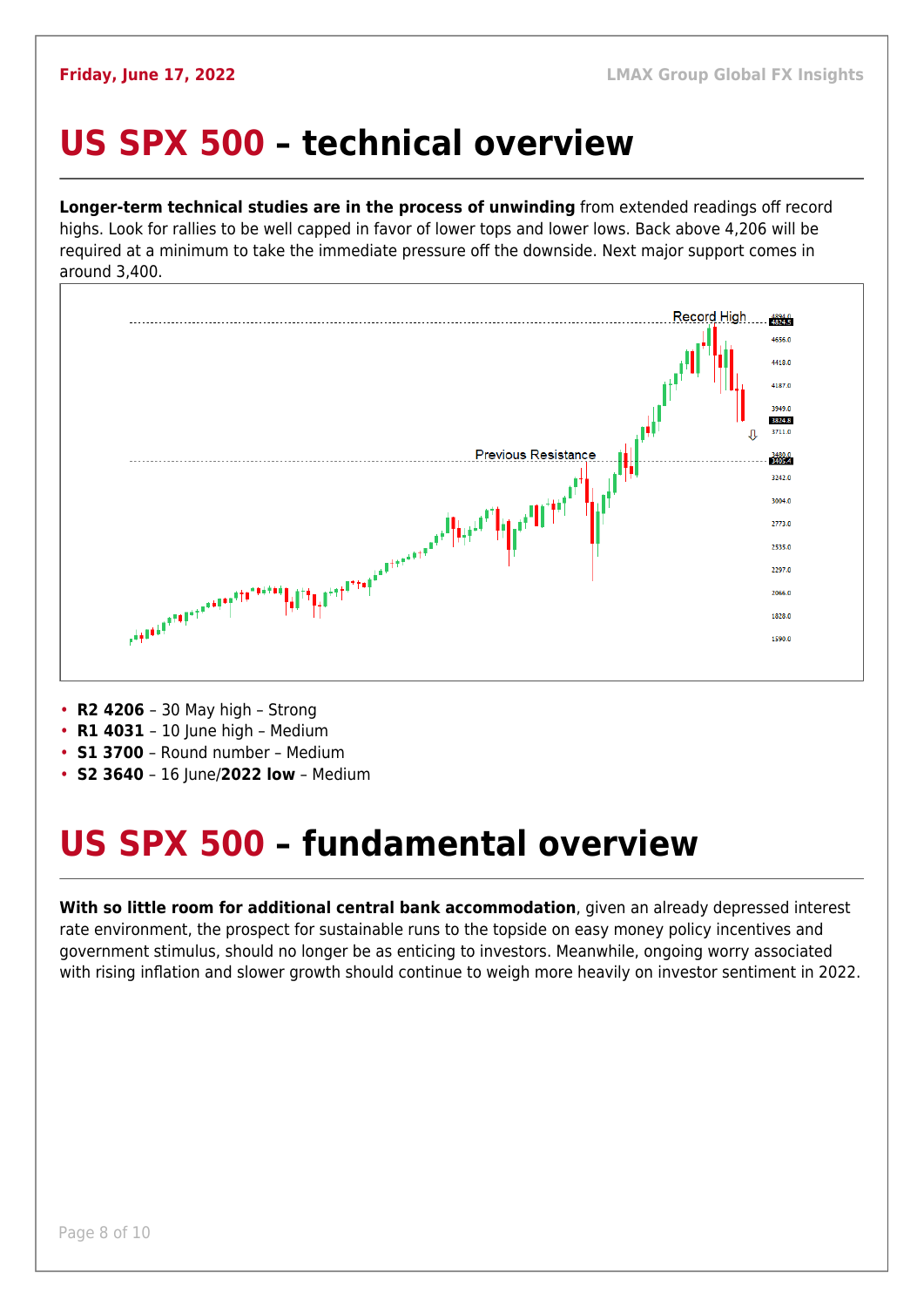## <span id="page-8-0"></span>**GOLD (SPOT) – technical overview**



• **S2 1787** – 16 May low – Medium

## <span id="page-8-1"></span>**GOLD (SPOT) – fundamental overview**

**The yellow metal continues to be well supported on dips** with solid demand from medium and longerterm accounts. These players are more concerned about exhausted monetary policy, extended global equities, and inflation risk. All of this should keep the commodity well supported, with many market participants also fleeing to the hard asset as the grand dichotomy of record high equities and record low yields comes to an unnerving climax.